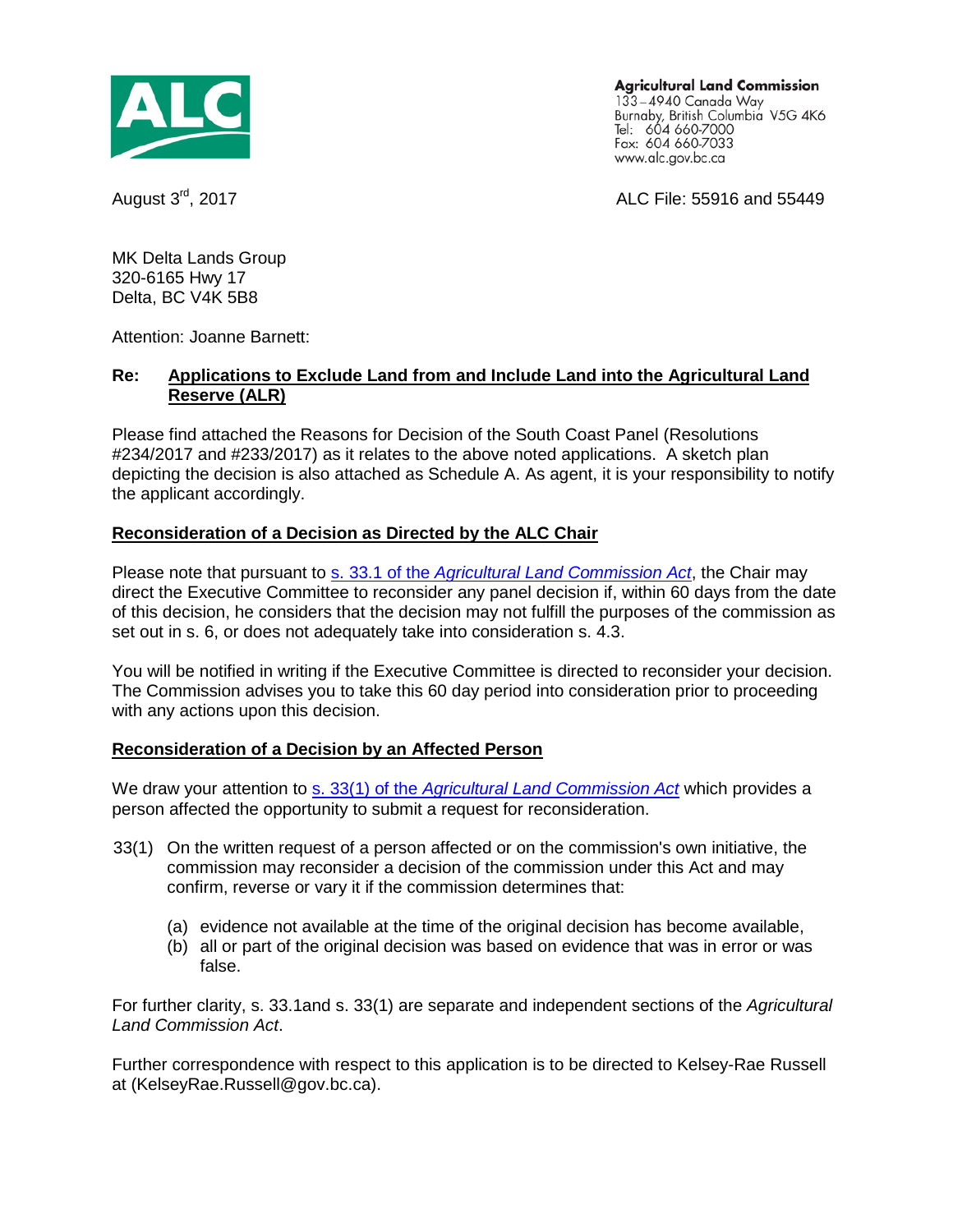Page 2 of 2

Yours truly,

PROVINCIAL AGRICULTURAL LAND COMMISSION

Klunel /

Kelsey-Rae Russell , Land Use Planner

Enclosures: Reasons for Decision (Resolution #234/2017 and 233/2017) Schedule A – Sketch Plan

cc: Corporation of Delta (File: LU007445)

55916d1, 55449d1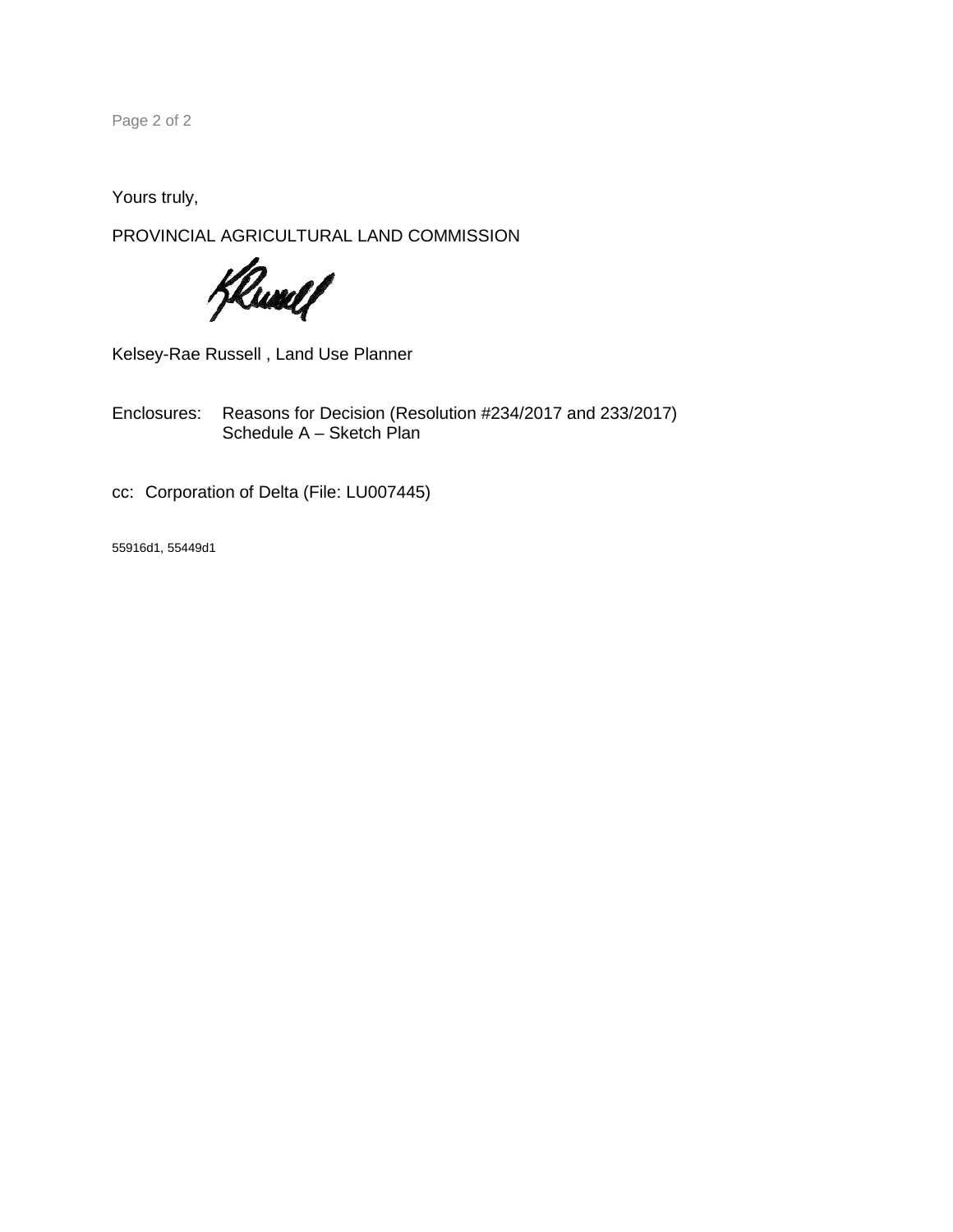

# **AGRICULTURAL LAND COMMISSION FILE 55916 & 55449**

# **REASONS FOR DECISION OF THE SOUTH COAST PANEL**

**Application 55916 submitted pursuant to s. 30(1) of the** *Agricultural Land Commission Act*

**Application 55449 submitted pursuant to s. 17(3) of the** *Agricultural Land Commission Act*

**Applicant: 569244 BC Ltd (the "Applicant")**

**Agent: Joanne Barnett, MK Delta Lands Group**

**Applications before the South Coast Regional Panel: William Zylmans, Panel Chair**

**Sam Wind Satwinder Bains**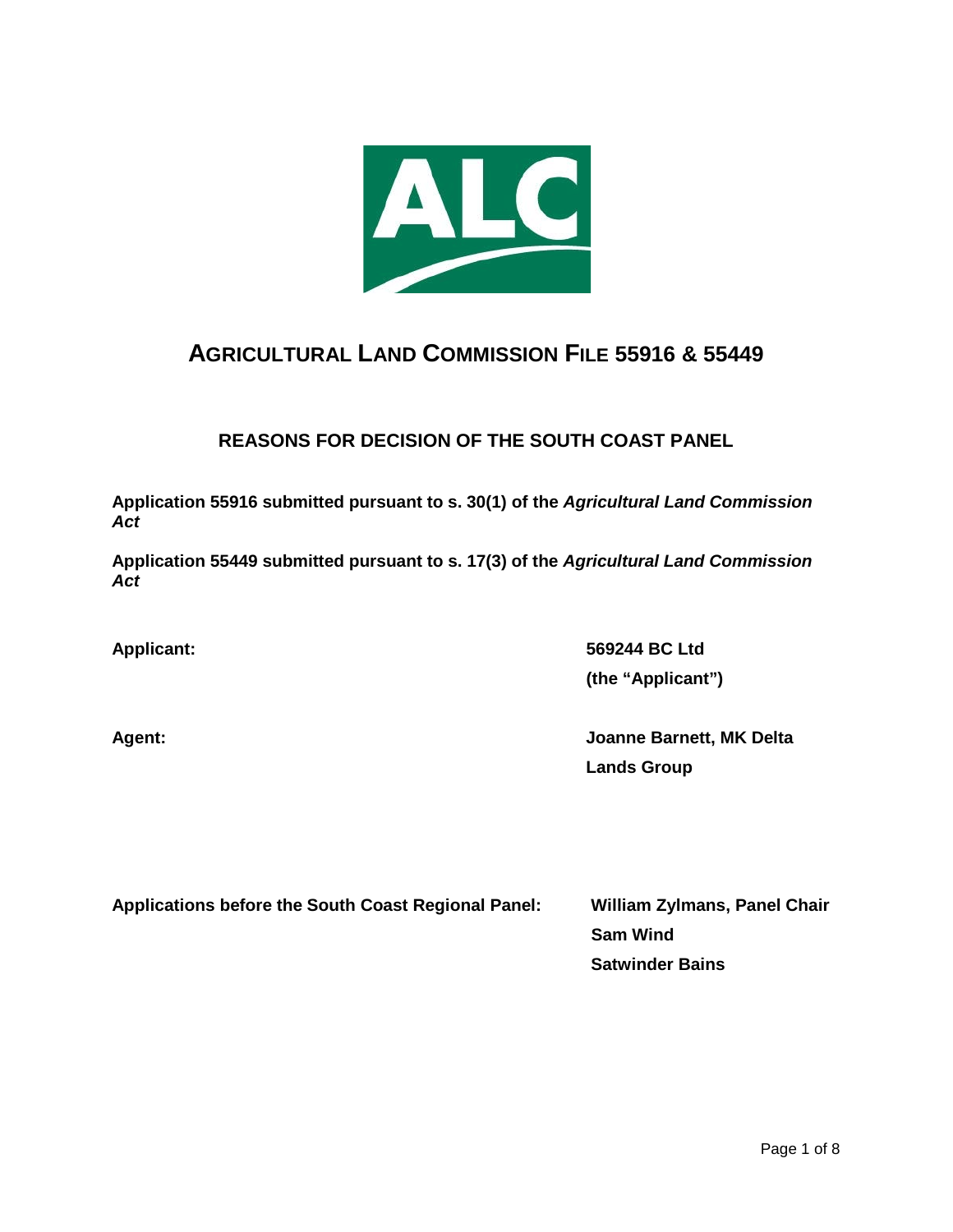

# **THE APPLICATIONS**

[1] The legal description of the properties involved in the applications are:

Property 1: File 55916 (Exclusion) Parcel Identifier: 000-915-025 Lot 4, District Lot 437, Group 2, New Westminster District, Plan 1180, Except Plan EPP375 Civic Address: 7969 Highway 91 Connector, Delta Area: 62.7 ha

Property 2: File 55449 (Inclusion) Parcel Identifier: 025-891-111 Lot B, District Lot 437, Group 2, New Westminster District, Plan BCP10128 Civic Address: 7007 Highway 91, Delta Area: 78.2 ha (0 ha ALR)

(collectively referred to hereafter as the "Properties")

- [2] Property 1 is located within a designated agricultural land reserve ("ALR") as defined in s. 1 of the *Agricultural Land Commission Act* (the "*ALCA*"). Property 2 is located outside of the ALR.
- [3] The Properties are located within Zone 1 as defined in s. 4.2 of the *ALCA*.
- [4] Pursuant to s. 30(1) of the *ALCA*, the Applicant is applying to exclude Property 1 in order to accommodate construction of an industrial park. The exclusion application submits that Property 1 is an ideal location for an industrial park due to: its proximity to the South Fraser Perimeter Road; the Roberts Bank Container Terminal; industrial docks and facilities along the Fraser River; and the United States Border. Pursuant to s. 17(3) of the *ALCA*, the Applicant is applying to include Property 2, which the inclusion application submits is of a similar size, configuration and agricultural capability as Property 1. The purpose of including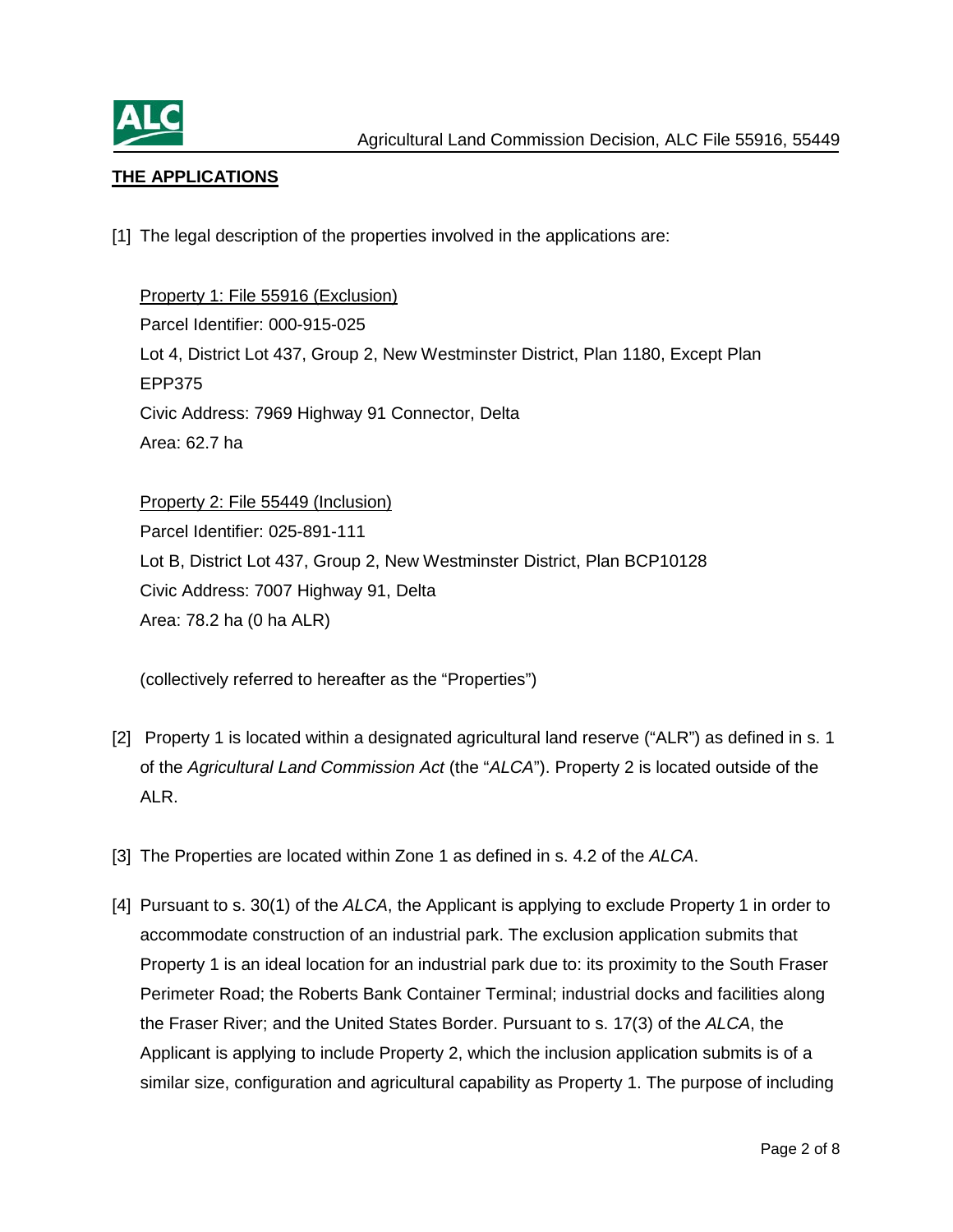

Property 2 into the ALR is to "*offset the loss of [Property 1] from the ALR*" and for expansion of the Burns Bog Ecological Conservancy's area (the "Proposal"). The Proposal along with supporting documentation collectively forms the applications (the "Applications").

# **RELEVANT STATUTORY PROVISIONS**

[5] The Applications were made pursuant to s. 30(1) and s.17(3) of the *ALCA*:

30 (1) An owner of land may apply to the commission to have their land excluded from an agricultural land reserve.

17(3) On application by an owner of land, the commission may designate all or part of the land described in the application as part of an agricultural land reserve if the commission considers that the designation carries out the intent of this Act.

- [6] The Panel considered the Applications within the context of s. 6 of the *ALCA*. The purposes of the Agricultural Land Commission (the "Commission") set out in s. 6 are as follows:
	- 6 The following are the purposes of the commission:
		- (a) to preserve agricultural land;
		- (b) to encourage farming on agricultural land in collaboration with other communities of interest; and
		- (c) to encourage local governments, first nations, the government and its agents to enable and accommodate farm use of agricultural land and uses compatible with agriculture in their plans, bylaws and policies.

# **EVIDENTIARY RECORD BEFORE THE PANEL**

- [7] The Panel considered the following evidence:
	- 1. The Applications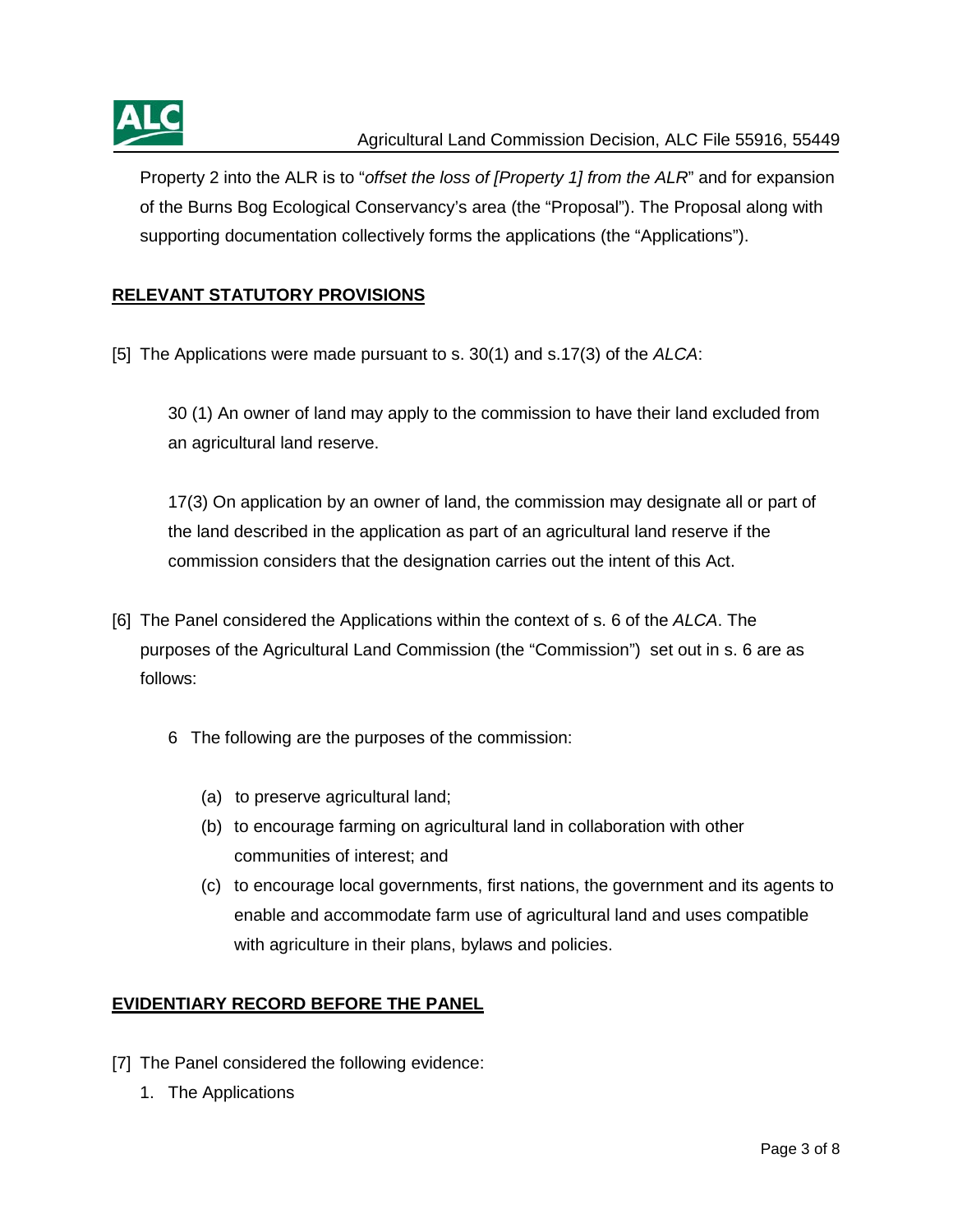

- 2. Local government documents
- 3. Public Comments
- 4. Agricultural capability maps, ALR context maps and satellite imagery
- 5. Drone footage of the Properties, submitted by the Applicant on May 16<sup>th</sup>, 2017.

All documentation noted above was disclosed to the Agent in advance of this decision.

[8] At its meeting of July 26<sup>th</sup>, 2016 the Corporation of Delta Council resolved to refer the Applications to the Commission with a recommendation of support.

#### **SITE VISIT**

[9] The Panel, in the circumstances of the Applications, did not consider it feasible to conduct a site visit to the Properties based on their wetness and inaccessibility. However, the Panel requested and reviewed aerial drone footage showing both Property 1 and Property 2.

#### **APPLICANT MEETING**

[10] On March  $8<sup>th</sup>$ , 2017, the Panel conducted a meeting with the Applicant (the "Applicant" Meeting") in accordance with s. 22(1) of the Regulation. The Applicant Meeting was held at the ALC Office at 133-4940 Canada Way, Burnaby, BC. The Applicant Meeting was attended by the Panel, ALC staff, representatives of the Applicant, and representatives of the Corporation of Delta. A report of the Applicant Meeting was provided to the Agent on April  $25<sup>th</sup>$ , 2017.

#### **FINDINGS**

[11] In assessing agricultural capability, the Panel referred in part to agricultural capability mapping and ratings. The ratings are identified using the BC Land Inventory (BCLI), 'Land Capability Classification for Agriculture in B.C.' system. The improved agricultural capability ratings identified on BCLI map sheet 92G/02 for the mapping units encompassing the Properties are: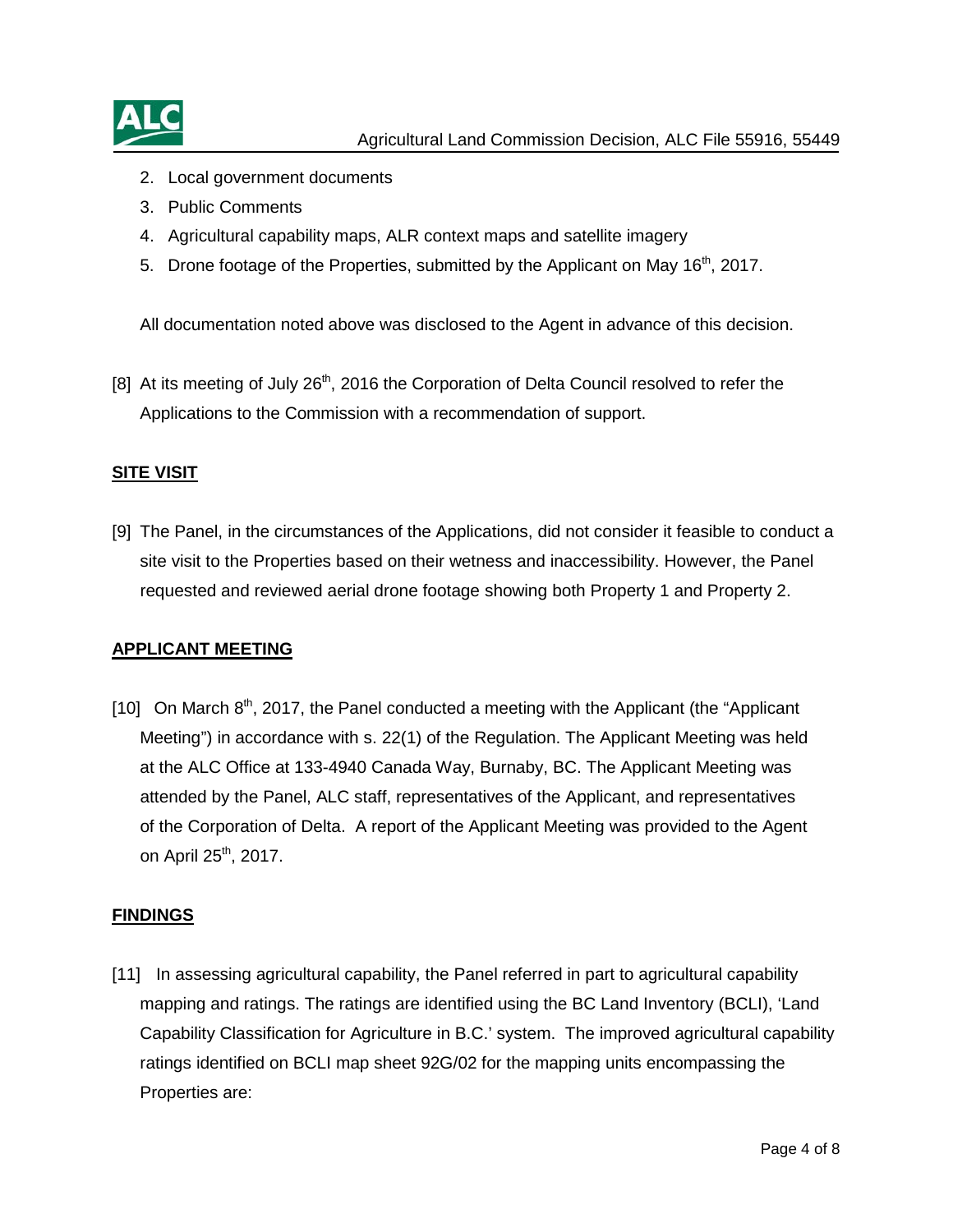

## Property 1

Class 2, Class 3 and Class 4, more specifically 70% (O2W), 10% (7:3DW 3:3WN), 10% (O3LW), and 10% (O4WF).

## Property 2

Class 2 and Class 4, more specifically 80% (O4WF) and 20% (O2W).

Class 2 - land is capable of producing a wide range of crops. Minor restrictions of soil or climate may reduce capability but pose no major difficulties in management.

Class 3 - land is capable of producing a fairly wide range of crops under good management practices. Soil and/or climate limitations are somewhat restrictive.

Class 4 - land is capable of a restricted range of crops. Soil and climate conditions require special management considerations.

The limiting subclasses associated with this parcel of land are W (excess water), L and O (organic soils which will degrade if improved), F (fertility), D (undesirable soil structure) and N (salinity).

- [12] In addition, the Panel reviewed two professional agrologist reports prepared by PGL Environmental Consultants, both dated June 2016 (the "PGL Reports"). The BCLI ratings indicate that the Properties have good agricultural capability; however, the Panel finds that the PGL Reports provide a more comprehensive overview of the agricultural capability of the Properties as they were produced based on recent site visits and field observations at the Properties.
- [13] The PGL Reports find that both Properties have "*poorly drained, very acidic and nutrient deficient soils*". In addition, the PGL Reports find that the improved agricultural capability rating of Property 1 is 100% O4W and the improved agricultural capability rating of Property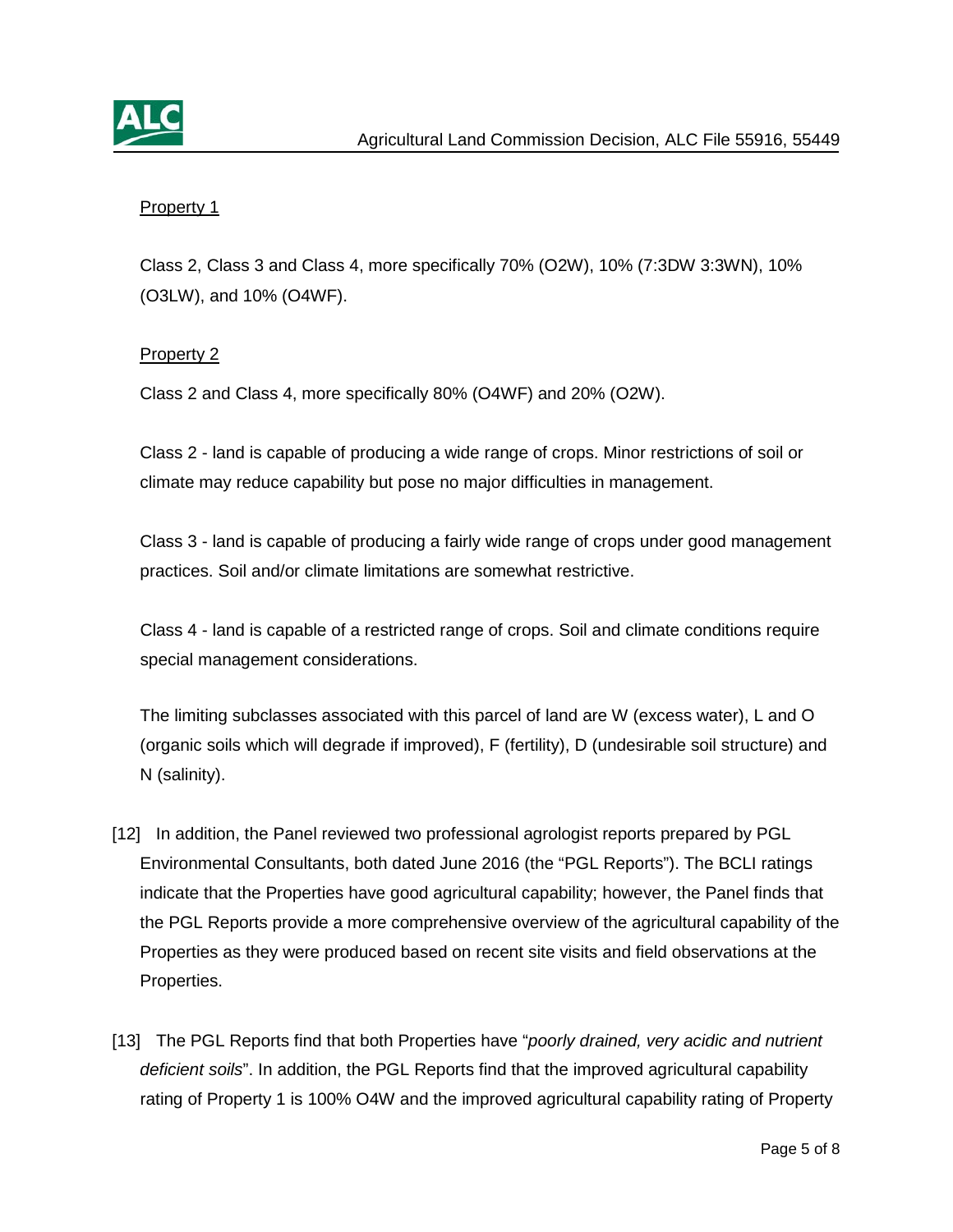

2 is also 100% O4W. The Panel finds that the Properties are of a similar agricultural capability.

- [14] The PGL Reports submit that there has been a history of peat extraction activities on the Properties, but that Property 1 has been disturbed to a greater extent by peat extraction than has Property 2. The Panel reviewed the drone footage of the Properties and finds that the footage confirms that Property 1 has undergone greater disturbance than Property 2 and that this has compromised the agricultural utility of the land.
- [15] The Panel considered the improvements which would be required in order to utilize the Properties for agricultural purposes. The Panel finds that the Properties exhibit a bog ecosystem and that a cranberry operation would be the most suitable agricultural use, however, the Panel finds that establishing a cranberry operation on this Property 1 would be unreasonably difficult due to the degree of disturbance exhibited. In this regard, the Panel finds that Property 1 is suitable for exclusion from the ALR.
- [16] Given that Property 2 has been disturbed by peat extraction to a lesser degree than has Property 1, the Panel finds that the probability of agricultural remediation for Property 2 is greater than on Property 1. Due to the lesser degree of disturbance and greater probability of future agricultural remediation, the Panel finds that Property 2 is suitable for inclusion into the ALR.
- [17] The Application submits that if the inclusion of Property 2 is approved by the Commission, the ownership of Property 2 will be transferred from the Applicant to the Corporation of Delta. The Corporation of Delta has proposed to place a restrictive covenant on Property 2 in order to designate it as part of the Burn's Bog Ecological Conservancy Area; the Application submits that the proposed covenant would restrict all agricultural uses on Property 2. The Panel finds that the placement of a covenant that restricts agriculture is not appropriate for a parcel within the ALR as it would preclude any future remediation and development of Property 2 for agricultural use. For this reason, the Panel is opposed to a restrictive covenant, and requires that any rezoning or future OCP re-designation of Property 2 must not prohibit agricultural uses.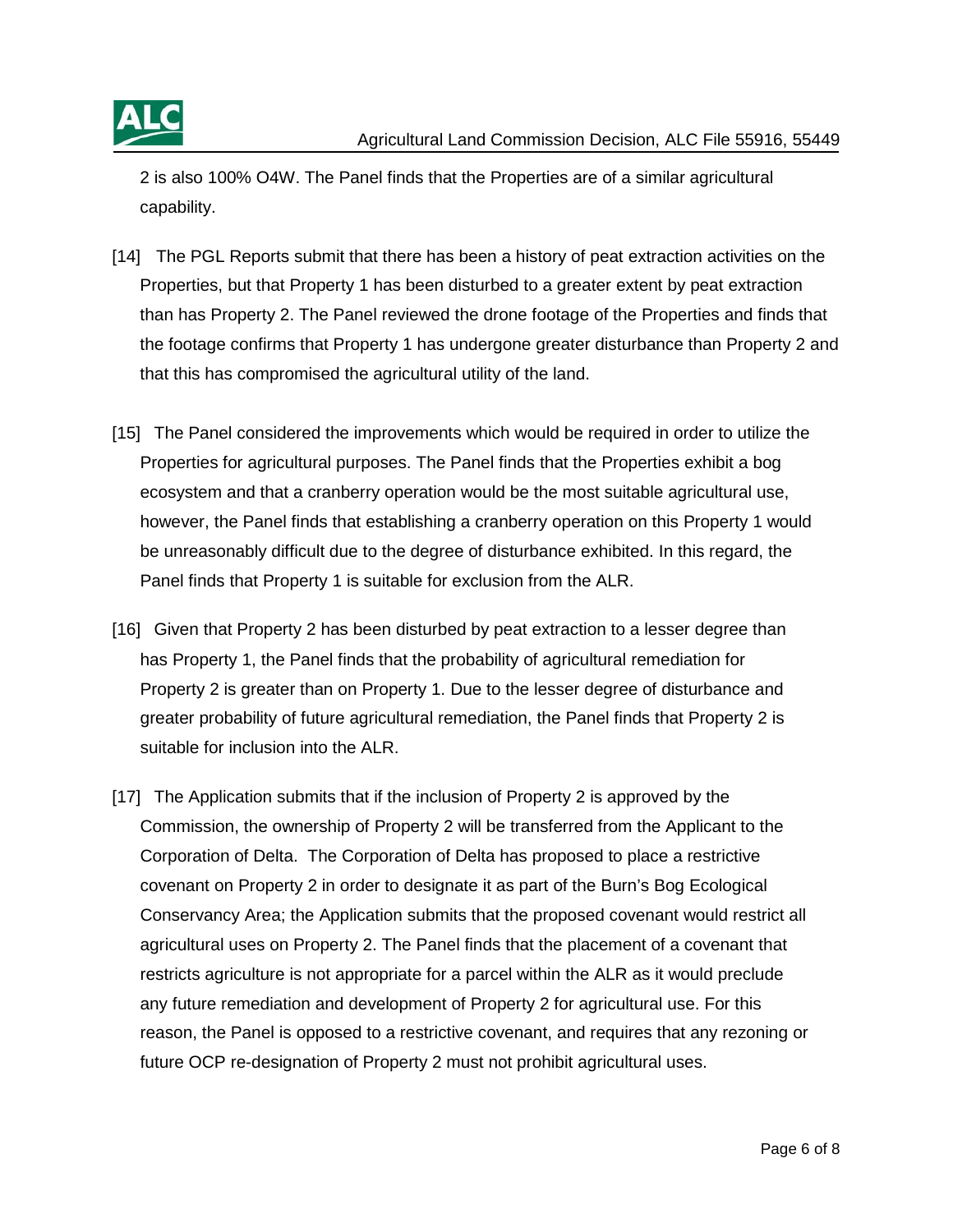

#### Agricultural Land Commission Decision, ALC File 55916, 55449

- [18] The Application submits that MK Delta Lands Group Ltd. intends to make a monetary contribution to the Corporation of Delta in order to facilitate improvements to agricultural capability, drainage and irrigation throughout Delta. While the Panel is pleased that MK Delta Lands Group Ltd has taken an interest in investing in agriculture, the Panel did not consider the proposed monetary contributions to be relevant to its review of the Application.
- [19] Subsequent to submitting the Applications, the Corporation of Delta requested that the Commission review a concurrent application to include 111.5 ha of land into the ALR (reference ALC Application 55476). The Corporation of Delta passed a resolution on April  $6<sup>th</sup>$ , 2017 requesting that, should ALC Application 55746 be approved, the ALC should recognize the included lands as compensation for the poorer capability lands proposed for exclusion from the ALR (Property 1). While all three applications were submitted concurrently, the Applications were considered on their own merits and the review of Application 55746 did not form part of the Panel's deliberations.

#### **DECISION**

- [20] For the reasons given above, the Panel approves the Proposal to exclude Property 1 from the ALR and include Property 2 into the ALR.
- [21] The Proposal is approved subject to the following conditions:
	- a. the submission of a vegetative buffering plan for Property 1, prepared by a qualified registered professional. The qualified registered professional must submit the required plans for the Commission's review and approval;
	- b. the required buffering plan must outline the planting of vegetation along the entirety of Property 1 which abuts the ALR lands as per Schedule A (attached), for the purpose of buffering the excluded lands from adjacent ALR parcels, which must be at minimum in accordance with 3.8b of the Ministry of Agriculture's Guide to Edge Planning.
	- c. The installation of the required vegetative buffering which is at minimum in accordance with the plans reviewed and approved by the Commission as per condition "b";
	- d. Agriculture cannot be restricted on Property 2 by covenant, or otherwise;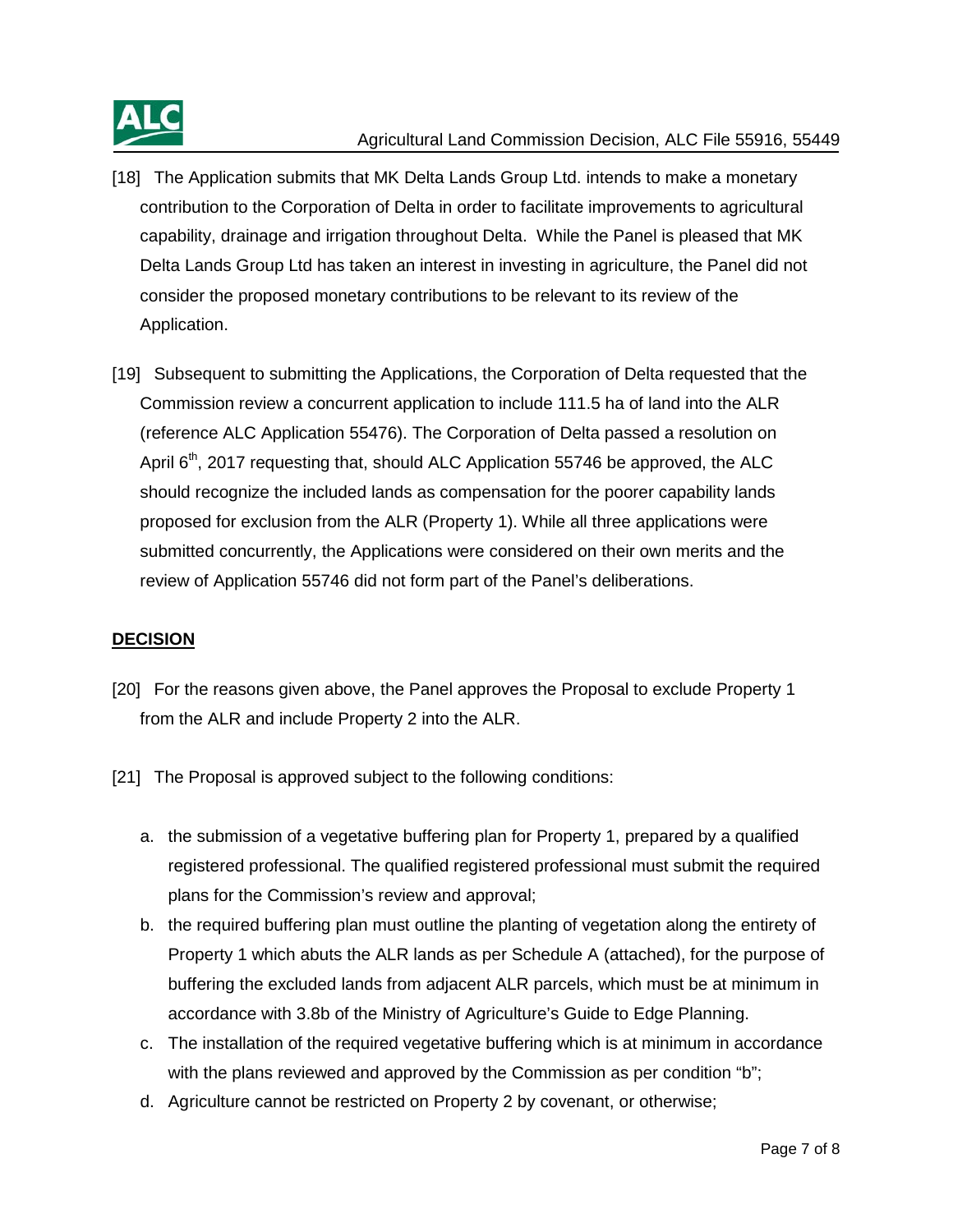

- e. Any rezoning or new designation within the OCP of Property 2 must include agricultural uses; and
- f. Any rezoning or new designation within the OCP of Property 2 must be reviewed and approved by the Commission prior to final rezoning.
- [22] The Commission will advise the Registrar of Land Titles that the Property 1 has been excluded from the ALR and Property 2 has been included into the ALR, when it has received confirmation that the conditions of approval have been met.
- [23] This decision does not relieve the owner or occupier of the responsibility to comply with applicable Acts, regulations, bylaws of the local government, and decisions and orders of any person or body having jurisdiction over the land under an enactment.
- [24] These are the unanimous reasons of the South Coast Panel of the Agricultural Land Commission.
- [25] A decision of the Panel is a decision of the Commission pursuant to s. 11.1(5) of the *Agricultural Land Commission Act*.
- [26] These decisions are recorded as Resolution #234/2017 and Resolution #233/2017 and are released on August 3<sup>rd</sup>, 2017.

**CERTIFICATION OF DECISION**

 $\overline{\phantom{a}}$  ,  $\overline{\phantom{a}}$  ,  $\overline{\phantom{a}}$  ,  $\overline{\phantom{a}}$  ,  $\overline{\phantom{a}}$  ,  $\overline{\phantom{a}}$  ,  $\overline{\phantom{a}}$  ,  $\overline{\phantom{a}}$  ,  $\overline{\phantom{a}}$  ,  $\overline{\phantom{a}}$  ,  $\overline{\phantom{a}}$  ,  $\overline{\phantom{a}}$  ,  $\overline{\phantom{a}}$  ,  $\overline{\phantom{a}}$  ,  $\overline{\phantom{a}}$  ,  $\overline{\phantom{a}}$ 

William Zylmans, Panel Chair, on behalf of the South Coast Panel